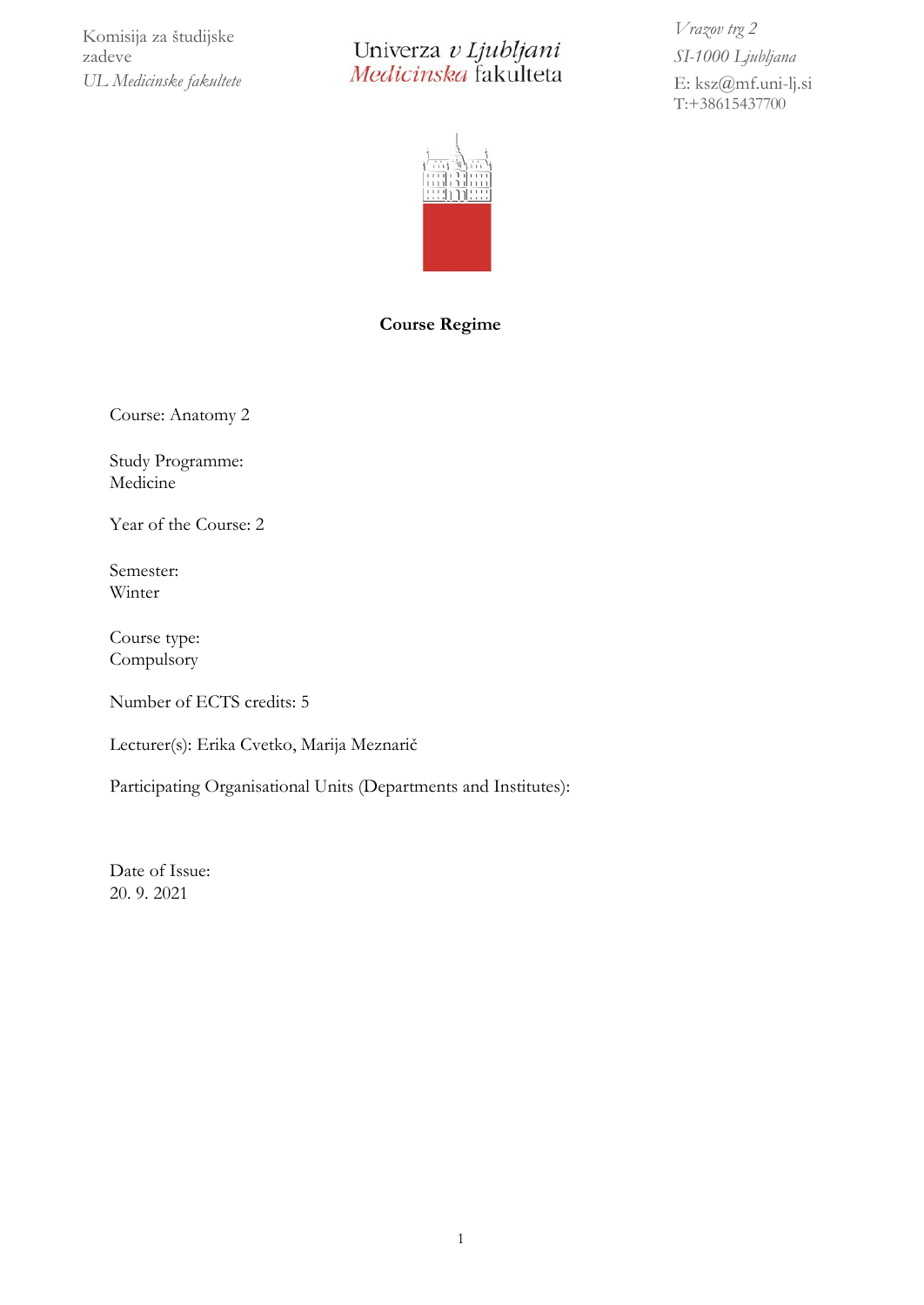## **A. General part** *(applies to compulsory and elective courses)*

# **1. Course objectives**

The students learn about systemic, topographic and clinical applicative anatomy of the head and neck, central nervous system and senses. The acquired knowledge about normal anatomy will allow the students to understand how human body functions, and be the basis for identifying pathological changes.

## **2. Comprehensive outline of the course organization**

The course comprises lectures, seminars and practical classes, scheduled through the fall semesters. In the fall semester: 2 hour of lectures, 1 hour of seminar and 4 hours of practical classes per week. Students must prepare for practical classes, i.e. learn the theoretical basis of the relevant topics. We advise to use "Navodila za vaje za predmet Anatomija 2" that is also accessible online (e-classroom). Students must wear a protective face mask, protective coat and protective gloves, and bring anatomic tweezers and relevant literature, as well as scalpel to anatomical dissection classes.

Attendance at classes is mandatory. Student who missed class more than 3 times must defend the missed topic in agreement with class instructor. Student may defend the missed topic not later than one week before the exam. Missed videoconference class or seminar can only be taken in the planned week of the videoconference class or seminar.

## **3. Description of on-going assessment of knowledge and skills**

Before the practical class starts and during the class, the instructor shall test students' preparedness for the class (their theoretical knowledge on the relevant topic) through discussions. Attendance, preparedness for the class, and engagement during the class are preconditions for passing the class. Students failing to meet the target shall not pass the class and will have to take the test as specified under item 2.

## **4. Required conditions for the final examination (Course Exam)**

Students may only take the final course exam if they have successfully completed thepractical classes.

## **5. Final assessment and examination of knowledge and skills (Course Exam)**

The final course examination comprises a written exam (essay type questions), and an oral exam. A passing grade for the written exam (at least 60%) is a precondition for takingthe oral exam. Oral exam includes recognizing structures on anatomical specimens or images.

## **6. Other provisions**

These provisions are compliant with the Article 34 of the Rules on Examinations and Grading of Knowledge and Skills for Uniform Second Level Master's Programs Medicine and Dental Medicine. Students may only use a pen during the written exam.

Examination is based in the Catalogue of Exam Topics, and Clinical Pictures and Skills.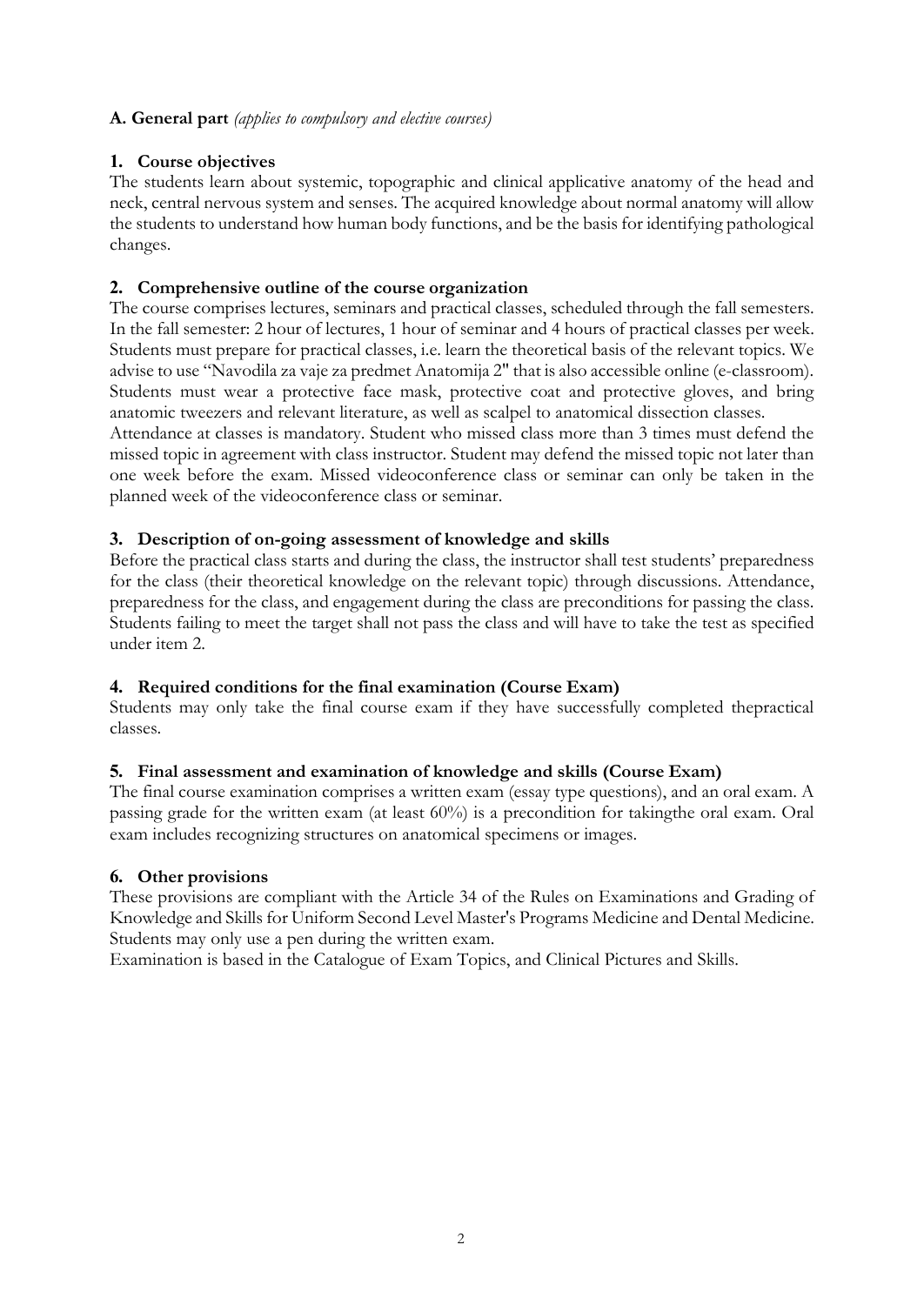The list of course literature is listed below and published on the website of the Institute of Anatomy and in the e-classroom.

#### **7. Fundamental study material and Supplement reading**

Kobe V in sod. Anatomija 1, skripta za študente medicine, Medicinska fakulteta, Ljubljana, 1988 (vse izdaje)

Širca A. Anatomija 2, skripta za študente medicine. Živčevje in čutila. Medicinska fakulteta, 2019 ali 2020, 7. predelana in dopolnjena izdaja.

Kobe V in sod. Anatomija 3, skripta za študente medicine. Obtočila in žleze z notranjim izločanjem. Medicinska fakulteta, 2019 ali 2020, 5. predelana in dopolnjena izdaja.

Kobe V in sod. Anatomija 4, skripta za študente medicine. Notranji organi in koža. Medicinska fakulteta, 2019 ali 2020, 7. izdaja.

Cvetko E, Meznarič M: Navodila za vaje za predmet Anatomija 2. Medicinska fakulteta Ljubljana, Ljubljana 2013.

E-classroom material

#### Anatomical nomenclature

Slovenski medicinski slovar:<https://www.termania.net/slovarji/95/slovenski-medicinski-slovar> Terminologia Anatomica:<http://terminologia-anatomica.org/en/Terms> ali [https://www.unifr.ch/ifaa/Public/EntryPage/TA98%20Tree/Alpha/All%20KWIC%20W%20](https://www.unifr.ch/ifaa/Public/EntryPage/TA98%20Tree/Alpha/All%20KWIC%20W%20LA.htm) [LA.htm](https://www.unifr.ch/ifaa/Public/EntryPage/TA98%20Tree/Alpha/All%20KWIC%20W%20LA.htm)

#### Anatomical atlases

Bertolini-Leutert: Anatomski atlas I-III, Slovenska izdaja. DZS Ljubljana Cvetko E, Meznarič-Petruša M: Anatomski atlas. Prerezi glave in vratu. Medicinska fakulteta Ljubljana, Ljubljana 2003.

Feneis H: Pocket Atlas of Human Anatomy

Gilroy AM et al.: Atlas of Anatomy. New York: Thieme

Gosling et al.: Human anatomy. Colour atlas and textbook. Student consult.Edinburgh: Elsevier

Kiss F, Szentágothai J: Atlas of Human Anatomy, Volumes 1-3, Springer Netherlands

Leonhardt H: Color Atlas and Textbook of Human Anatomy

McMinn RMH et al.: Barvni atlas anatomije človeka. Slovenska izdaja. EWO Ljubljana

Netter FH: Atlas anatomije človeka. Slovenska izdaja, Data Status, Beograd

Paulsen et al.: Sobotta Atlas of Human Anatomy, Volumes 1-3, Elsevier, Munchen

Toldt-Hochstetter: Anatomischer Atlas, Urban Schwarzenberg, Munchen-Berlin

Köpf-Maier, P: Wolf-Heidegger's Atlas of Human Anatomy. Karger, Basel

Schuenke M et al.: Thieme Atlas of Anatomy. Thieme, Stuttgart-New York

#### **Supplement reading**

Gray's Anatomy, Churchill-Livingstone Moore KL: Clinically Oriented Anatomy. Williams and Wilkins, Baltimore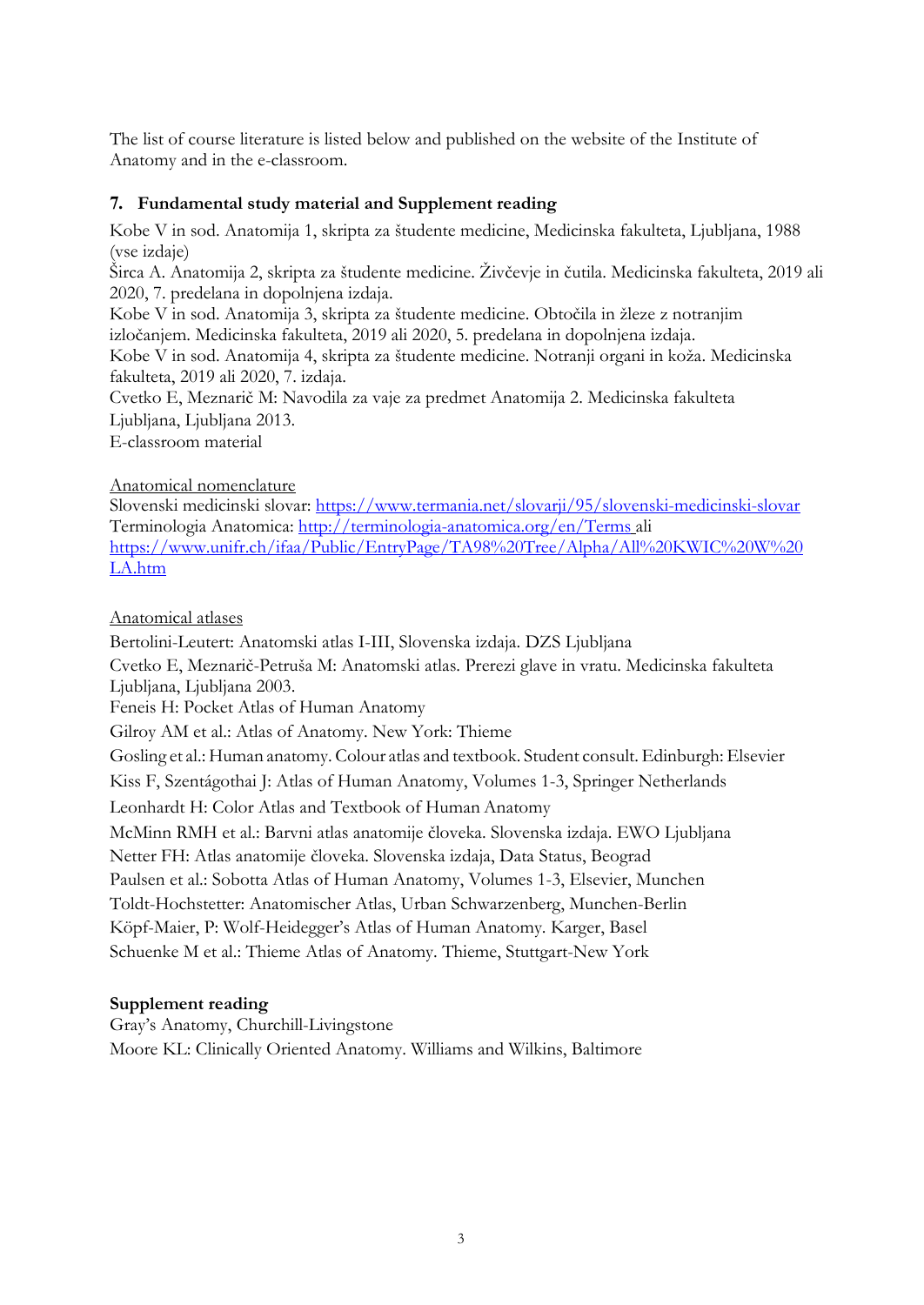# **8. Exam topics, clinical presentations and skills**

Exam topics

| <b>LECTURES</b>                                           | <b>References</b>                                        |
|-----------------------------------------------------------|----------------------------------------------------------|
| 1. Uvod v anatomijo glave in vratu                        | Kobe V in sod. Anatomija 1                               |
| 2. Lobanjska baza                                         | Kobe V in sod. Anatomija 1                               |
| 3. Nosna votlina                                          | Kobe V in sod. Anatomija 1, 4                            |
| 4. Žrelo                                                  | Kobe V in sod. Anatomija 4                               |
| 5. Goltna ožina in mehko nebo                             | Kobe V in sod. Anatomija 4                               |
| 6. Grlo                                                   | Kobe V in sod. Anatomija 4                               |
| 7. Žilje in bezgavke glave in vratu                       | Kobe V in sod. Anatomija 3                               |
| 8. Vegetativno živčevje in parasimpatični gangliji        | Širca A. Anatomija 2                                     |
| 9. Možgansko deblo in možganski živci                     | Širca A. Anatomija 2                                     |
| 10. N. Intermediofacialis                                 | Širca A. Anatomija 2                                     |
| 11. Trigonum colli laterale, trigonum caroticum           | Kobe V in sod. Anatomija 1, 3, 4<br>Širca A. Anatomija 2 |
| 12. Trigonum submandibulare in ustno dno                  | Kobe V in sod. Anatomija 1, 3, 4<br>Širca A. Anatomija 2 |
| 13. Infratemporalna kotanja                               | Kobe V in sod. Anatomija 1, 3, 4<br>Širca A. Anatomija 2 |
| 14. Retromandibularna kotanja                             | Kobe V in sod. Anatomija 1, 3, 4<br>Širca A. Anatomija 2 |
| 15. Principi organizacije centralnega živčnega sistema    | Širca A. Anatomija 2                                     |
| 16. Proge splošne somatske senzibilitete                  | Širca A. Anatomija 2                                     |
| 17. Piramidna proga, motorične proge možganskega<br>debla | Širca A. Anatomija 2                                     |
| 18. Bazalni gangliji in mali možgani                      | Širca A. Anatomija 2                                     |
| 19. Meninge in žilje                                      | Širca A. Anatomija 2<br>Kobe V in sod. Anatomija 3       |
| 20. Hrbtenjača                                            | Širca A. Anatomija 2                                     |
| 21. Vidni sistem                                          | Širca A. Anatomija 2                                     |
| 22. Slušni sistem                                         | Širca A. Anatomija 2                                     |

| <b>SEMINARS AND PRACTICAL CLASSES</b>                   |                            |
|---------------------------------------------------------|----------------------------|
| 1. Os frontale, parietale, occipitale                   | Kobe V in sod. Anatomija 1 |
| 2. Os ethmoidale, sphenoidale, temporale                | Kobe V in sod. Anatomija 1 |
| 3. Maxilla, mandibula, os nasale, lacrimale, palatinum, | Kobe V in sod. Anatomija 1 |
| hyoideum, concha nasalis inferior, vomer, os            |                            |
| zygomaticum                                             |                            |
| 4. Orbita, fossa temporalis, infratemporalis,           | Kobe V in sod. Anatomija 1 |
| pterygopalatina                                         |                            |
| 5. Sklepi glave, mečave, mimične mišice                 | Kobe V in sod. Anatomija 1 |
| 6. Mišice vratu in zatilja                              | Kobe V in sod. Anatomija 1 |